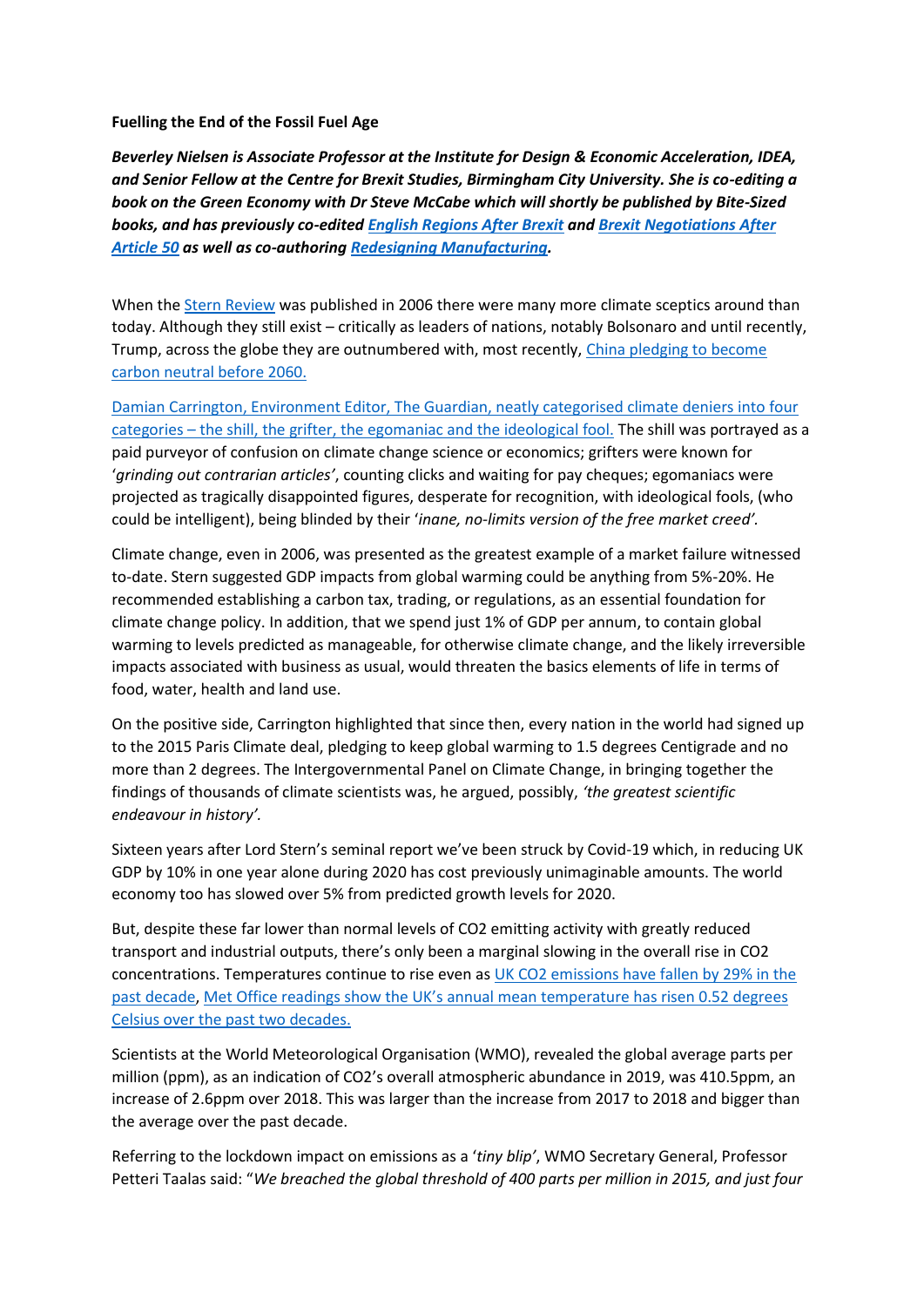*years later, we crossed 410 ppm, such a rate of increase has never been seen in the history of our records."*

Over the past decade in my work with manufacturing businesses across the West Midlands, they have been in no doubt about the accelerating impacts of climate change and the need to transition to new energy alternatives.

In September 2017 the **Institute for Design & Economic Acceleration**, **IDEA,** produced their [Countdown to Brexit report as our contribution to](https://bcuassets.blob.core.windows.net/docs/idea-institute-countdown-to-brexit-three-sector-131975459532816274.pdf) WMCA's Productivity and Skills Commission. Over 50 firms took part in a seminar discussions and a survey concluding that the region should become '*a Silicon Valley for energy entrepreneurship'* and recommending a focus on developing beacon technologies for sustainable transport and the built environment.

Since then, through my role as Co-Chair of the **Green Manufacturing Commission** for [Shadow](https://liambyrne.co.uk/)  [Mayor, Liam Byrne MP,](https://liambyrne.co.uk/) I've been involved in conducting further survey work, zoom workshops and Commission hearings involving over 40 manufacturing firms. It is clear that their commitment to transitioning to low carbon energy has accelerated, but further support is required to fully transition, especially given high UK energy costs compared

with other European competitors.

Many manufacturers are already regularly recycling products and materials, designing for re-use and sourcing as much as they're able to from West Midlands suppliers. However, notions regarding circular economy implementation are proving more of a stretch, with not too many easily able to access renewable energy sources, and few designing or using recyclable packaging or eliminating the use of plastics, with even fewer measuring their carbon footprint from cradle to grave. The phrase 'tailpipe emissions' looks to run the risk of simply off-shoring supply chain carbon inputs, whilst simultaneously seeking to on-shore other supply chain elements.

On the plus side, businesses see *'green manufacturing'* as providing a great opportunity for them, for the region and for their sector. In terms of their state-of-readiness, they are only moderately ready to take advantage of this opportunity, with two thirds of manufacturers seeing a big opportunity for more regional sourcing and selling by the public sector and 76% seeing an even greater opportunity for the private sector.

Barriers to on-shoring are noted as including – a lack of clarity about product availability and competitiveness, as well as a lack of confidence regarding a 'right first time' and 'best in class' cultures when sourcing from regional firms. Having built up a successful track record in successfully sourcing just-in-time from European companies, there is an understandable hesitance to abandon a proven business model.

Manufacturers have indicated three priorities for the region in indicating our intention to prioritise green manufacturing. These include launching a Green Business Hub – promoting regional buying, selling, sourcing and best practice exchange. In addition, a Skills Hub involving West Midlands' schools, colleges and universities and the appointment of a Supply Chain Champion to assist in delivering on-shoring and growing local supply chain capacity are also cited.

Barriers to transitioning to green manufacturing include a lack of readily available funding to transition. Consumers are seen as lacking confidence to purchase more expensive green products. There is a lack of the infrastructure required to support green products, such as electric vehicles, with a lack of market confidence required for investment in next generation green products in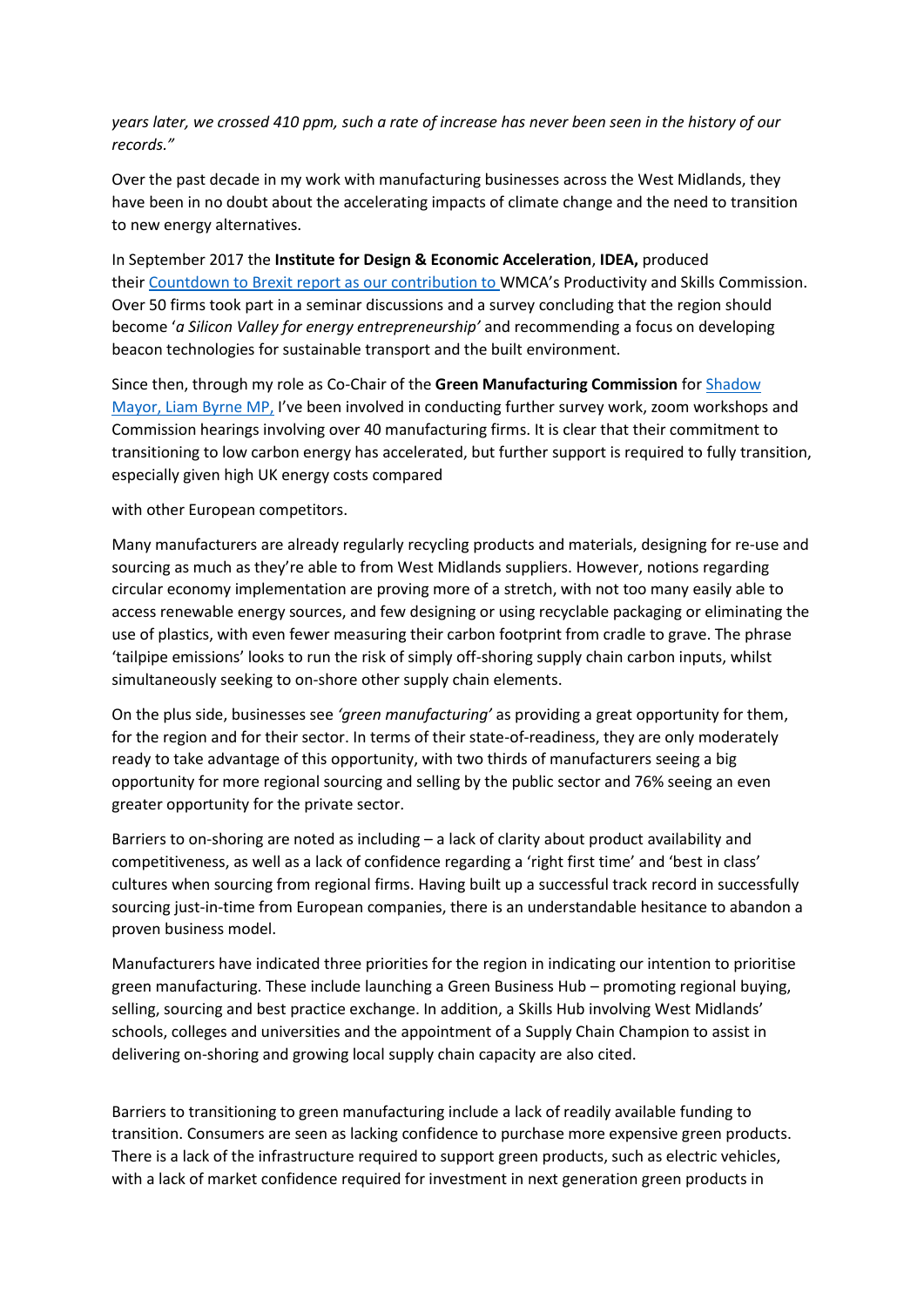supply chains, in particular as investing ahead of the competition was still not necessarily converting to market advantage.

The five most important things to assist businesses in transitioning to green manufacturing included, vitally, the delivery of low-cost green energy; enabling access to transition funding; providing business incentives such as recognising a 'green premium'; developing a long term, cross party West Midlands Green Industrial Strategy and ensuring greater coordination of business support.

Additional asks included a Mayoral Group to assess how SMEs can transition to green production methods and production whilst continuing to compete with low cost economies, with sector strategies also seen as important in incentivising green mobility, cycling and active mobility opportunities hub.

Towards end March the government produced its [UK Industrial Decarbonisation Strategy](https://www.gov.uk/government/publications/industrial-decarbonisation-strategy) setting out a policy framework for the next 30 years for decarbonising industry. This focusses on the infrastructure development required during the 2020s to support market development for low carbon products from the 2030s, largely relying on demand-side policies and attracting private sector investment.

Over £20bn investment is proposed in the period up to 2030 covering:

Significant government investment into industrial infrastructure focussing on large scale Carbon Capture and Stories (CCS) and hydrogen projects in the North and around Irish sea coastal areas (c£2bn)

Subsidies and financial relief for large energy-intensive industries in the same coastal regions (c£5bn)

Exploration of demand-side incentives and policies to build low and zero carbon products with voluntary schemes such as product labelling and standards from 2025 onwards

Continuation of existing schemes such as Climate Change Levy, UK Emissions Trading Scheme and heat networks programmes (HNIP) (£9bn)

Innovation and demonstration funding earmarked for specific heavy industrial sectors such as steelmaking (£250m), nuclear, CCS, hydrogen (£1bn) and coastal clusters (£200m)

General innovation funding to support industrial heat recovery and foundation industries (£100m)

It was constructive to see recognition of the competitive impacts of higher energy costs on British industry with a call for evidence due to be published from 2021. There was a review of policies required to achieve net zero across the 'less energy intensive sites', which includes all industrial

sites across the West Midlands. As the West Midlands does not currently have one of the top 50 sites in the UK for carbon emissions, our entire industrial base is included within the BEIS definition of 'dispersed sites'. This means the strategy positions our region simply to follow the heavy industry clusters, with a 10 year lag. It makes clear that government subsidy will go to coastal industrial regions for the next 5-10 years with around £10bn of direct support and promotion of foreign direct investment targeted at these areas.

*"The implication for the West Midlands, not seen as an industrial region by BEIS, is that this strategy will make it harder to attract global industrial investors to our region, particularly given the uncertainty as to whether we will have access to economic green hydrogen or be committed to electricity,"* stated Matthew Rhodes, Chair, West Midlands Energy Capital.